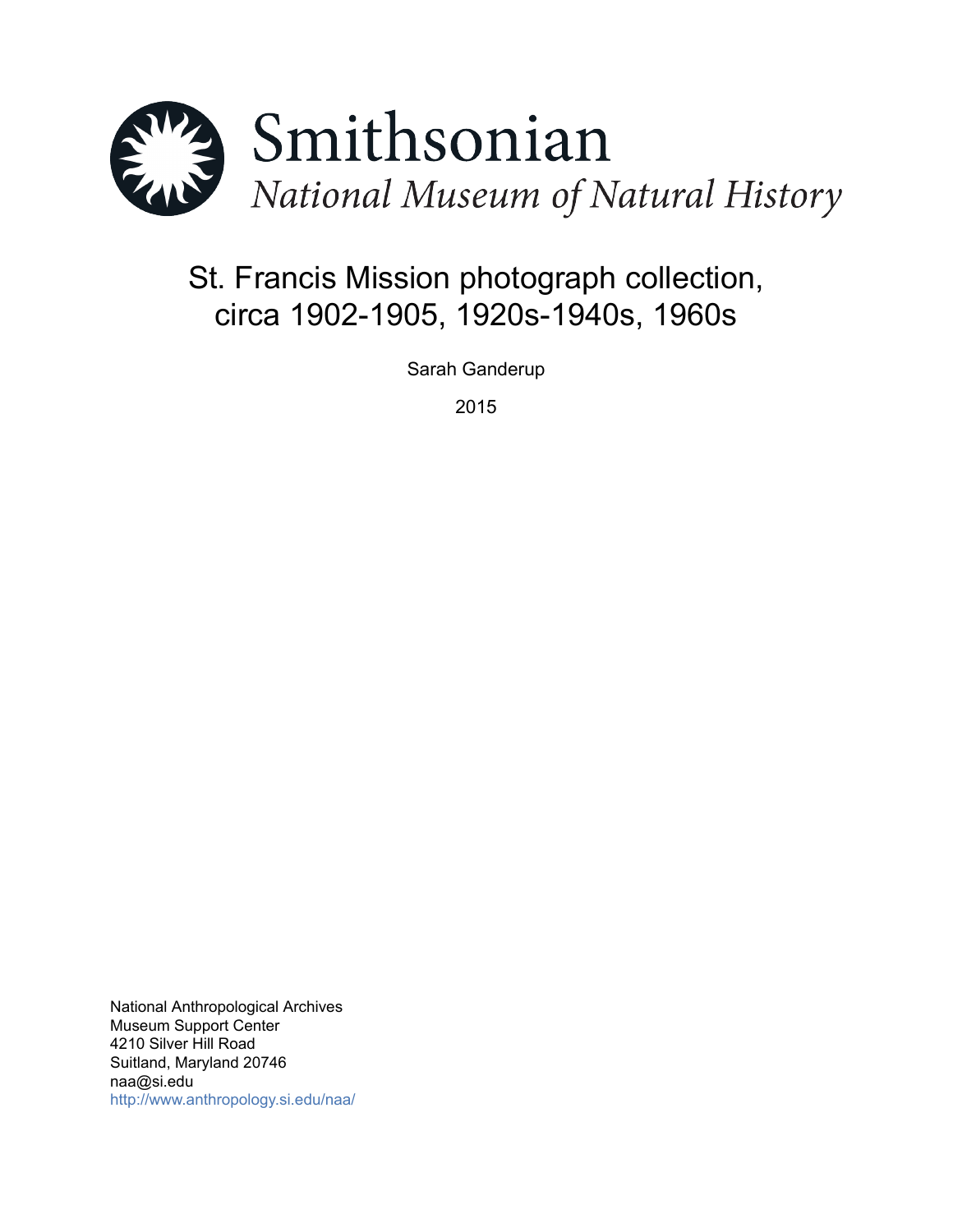## **Table of Contents**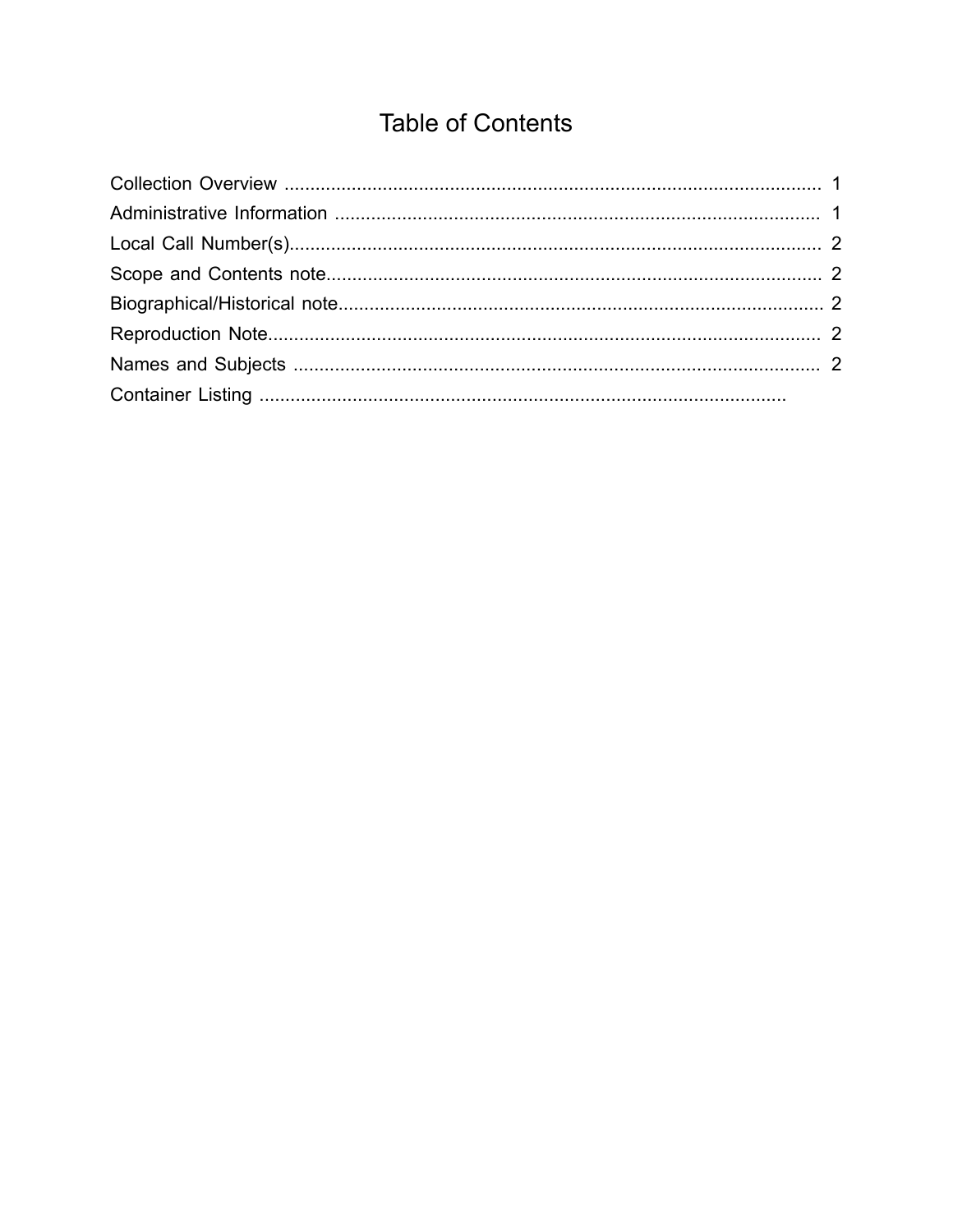| <b>Repository:</b> | National Anthropological Archives          |
|--------------------|--------------------------------------------|
| Title:             | St. Francis Mission photograph collection  |
| Date:              | circa 1902-1905, 1920s-1940s, 1960s        |
| Identifier:        | NAA PhotoLot R74-10                        |
| Creator:           | Buechel, Eugene                            |
| Extent:            | 3,800 Copy prints (circa; black and white) |
| Language:          | Undetermined.                              |

### <span id="page-2-0"></span>**Collection Overview**

### <span id="page-2-1"></span>**Administrative Information**

#### **Provenance**

These photographs were copied from the original negatives in the St. Francis Mission archives, 1973-1974.

#### Location of Originals

Originals now in Marquette University Raynor Memorial Libraries in Milwaukee, WI.

#### Location of Other Archival Materials

Photographs of St. Francis Mission may be found in the National Anthropological Archives in MS 4574.

#### Location of Other Archival Materials

Marquette University's Raynor Memorial Libraries in Milwaukee, WI, holds the records of the St. Francis Mission.

#### Other Finding Aids

Inventory available in repository.

#### Available Formats

Copy negatives also available.

#### Preferred Citation

Photo Lot R74-10, St Francis Indian Mission photograph collection, National Anthropological Archives, Smithsonian Institution

#### **Restrictions**

The collection is open for research.

Access to the collection requires an appointment.

#### Conditions Governing Use

This copy collection has been obtained for reference purposes only. Contact the repository for terms of use and access.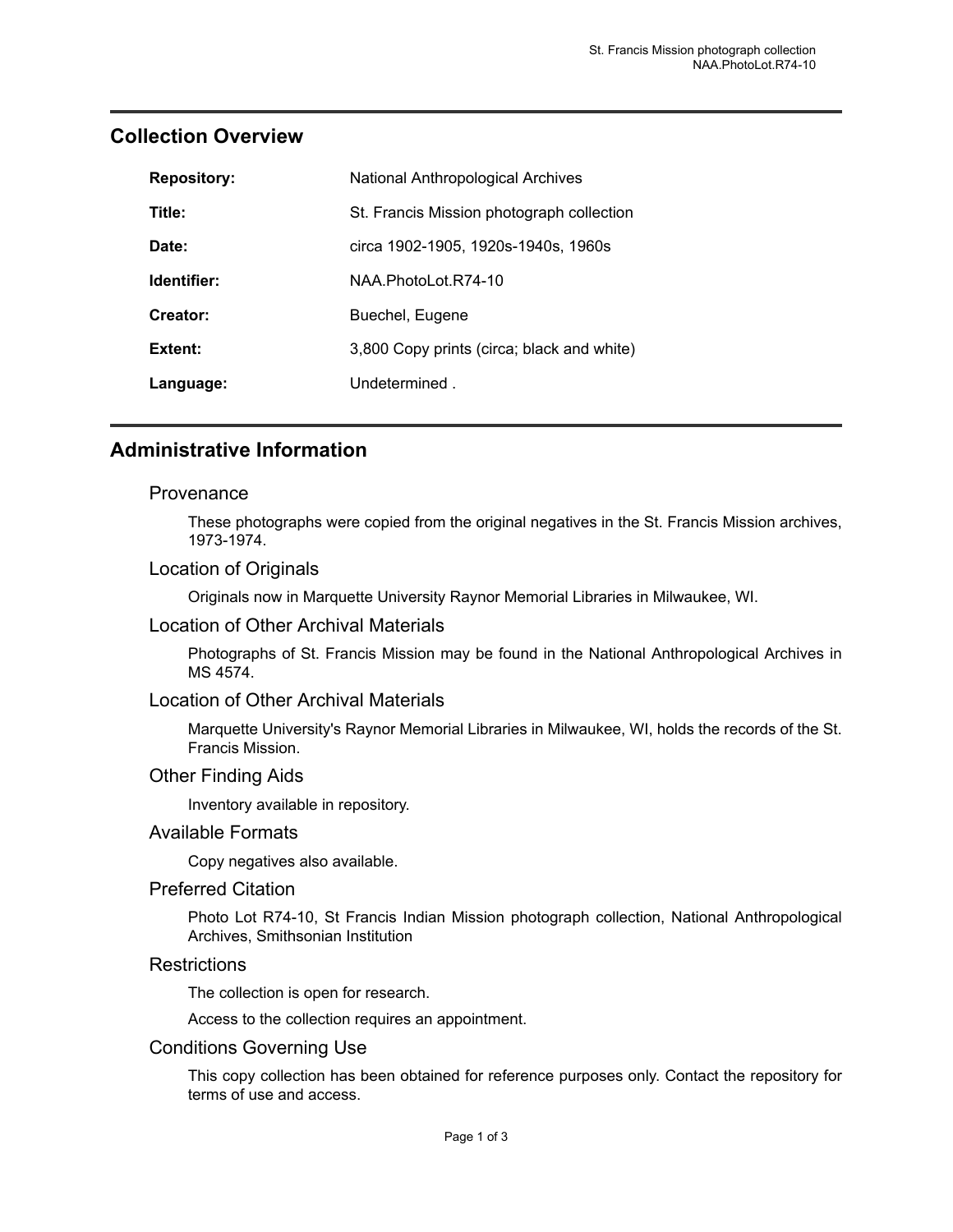## <span id="page-3-2"></span>**Biographical Note**

St. Francis Mission was a Jesuit mission established on the Rosebud Reservation in South Dakota in 1886. The central function of the mission was education, in the form of the St. Francis Mission school. Father Digmann, often referred to as the founder of St. Francis Mission, also established thirty-seven mission stations around the reservation. In 1972 the mission school was turned over to the tribe's community corporation, Sicangu Oyate Ho, Inc., which renamed it St. Francis Indian School.

## <span id="page-3-1"></span>**Scope and Contents**

Copy photographs depicting buildings, farms, Dakota Indians, and mission school activities in and around the St. Francis Mission on the Rosebud Reservation. The majority of the photographs were made by Eugene Buechel, a Jesuit who served at St. Francis and Holy Rosary missions. The collection also includes some photographs by Fr. Salvatore Gentile of a Sun Dance on the Pine Ridge Reservation.

<span id="page-3-0"></span>Local Call Number(s)

NAA Photo Lot R74-10

## <span id="page-3-3"></span>Reproduction Note

Copy prints and negatives made by Smithsonian Institution, 1973-1974.

## <span id="page-3-4"></span>Names and Subject Terms

This collection is indexed in the online catalog of the Smithsonian Institution under the following terms:

Subjects:

Indians of North America -- Great Plains Sioux

Cultures:

Indians of North America -- Great Plains **Sioux** 

Types of Materials:

Photographs

Names:

Gentle, Salvatore

Places:

Pine Ridge Indian Reservation (S.D.) Rosebud Indian Reservation (S.D.) St. Francis Indian Mission (South Dakota)